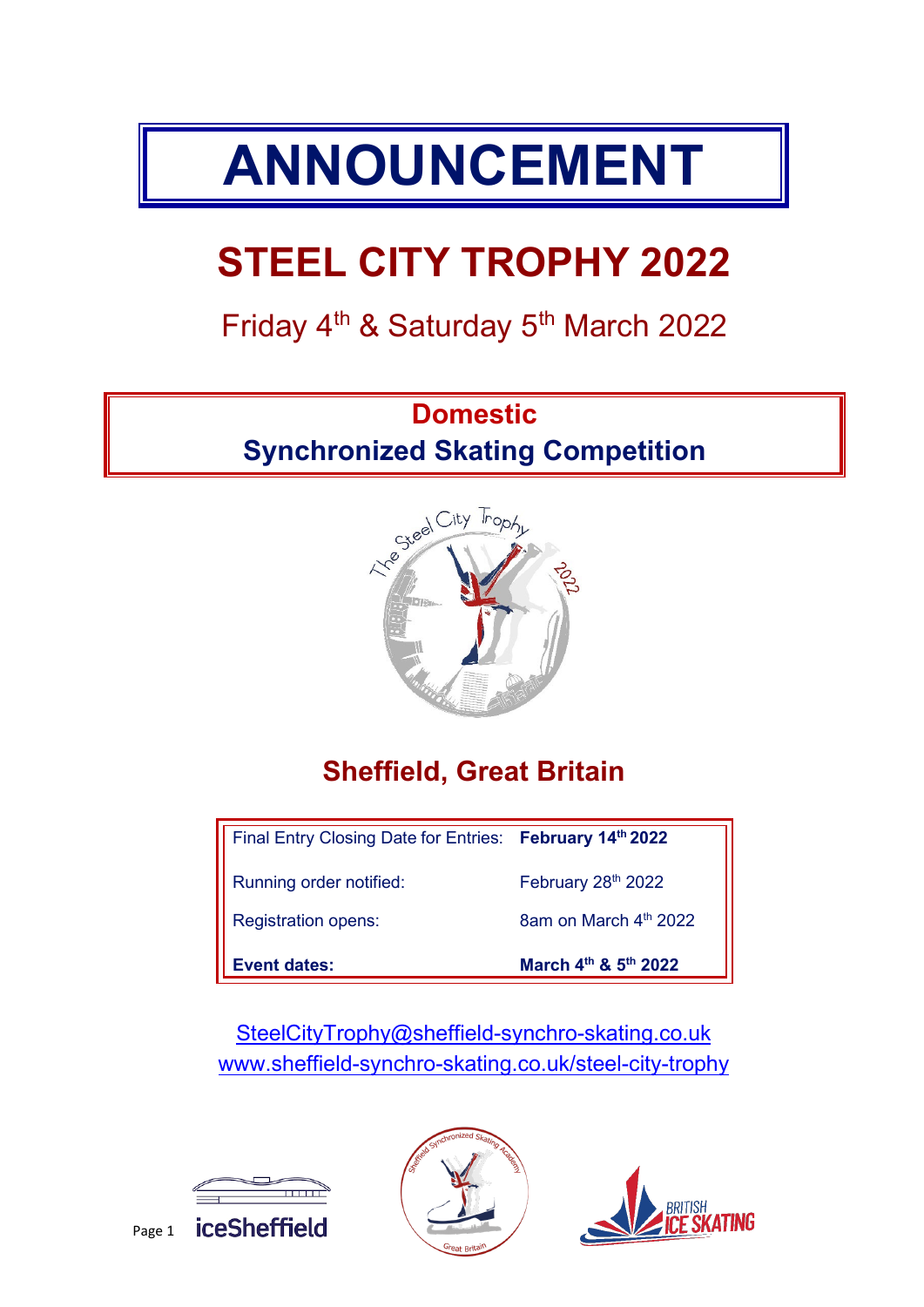#### **YOUR INVITATION**

Sheffield Synchronized Skating Academy is delighted to invite ISU members to the **Steel City Trophy 2022.** For this year only, due to ongoing COVID-19 uncertainty, the Steel City Trophy Synchronized Skating Competition will be open **only to UK-based members** and will be held in Sheffield, South Yorkshire, Great Britain.

UK members of the International Skating Union listed on ISU Constitution and General Regulations 2021 are invited to enter teams at the Steel City Trophy 2022.

#### **THE COMPETITION**

The Steel City Trophy 2022 will be conducted in accordance with the ISU Constitution, the ISU General Regulations 2021 and Special Regulations & Technical Rules Synchronized Skating 2021, as well as all applicable ISU Communications.

All skaters must qualify with regard to eligibility according to Rule 102 and participation and citizenship requirements according to Rule 109, for all categories. The final results will be determined according to the ISU Special Regulations & Technical Rules Synchronized Skating 2021.

#### **ENTRY REQUIREMENTS**

**Age:** Teams must meet the age requirements as set out in the Technical Data in this document. **Coaches:** A maximum of two licensed coaches per team may receive rink side accreditation.

#### **ENTRY FORMS**

Entries will only be accepted by email using the official forms, which must be sent to [SteelCityTrophy@sheffield-synchro-skating.co.uk](mailto:SteelCityTrophy@sheffield-synchro-skating.co.uk) by **5pm GMT** on **February 14th 2022.**

**Entries will only be accepted on the official MS Excel form, which should be completed on a Personal Computer and saved in .xls or .xlsx format.**

Entries will be allocated a place in the competition on a 'first come, first served' basis upon the receipt of your completed form and payment.





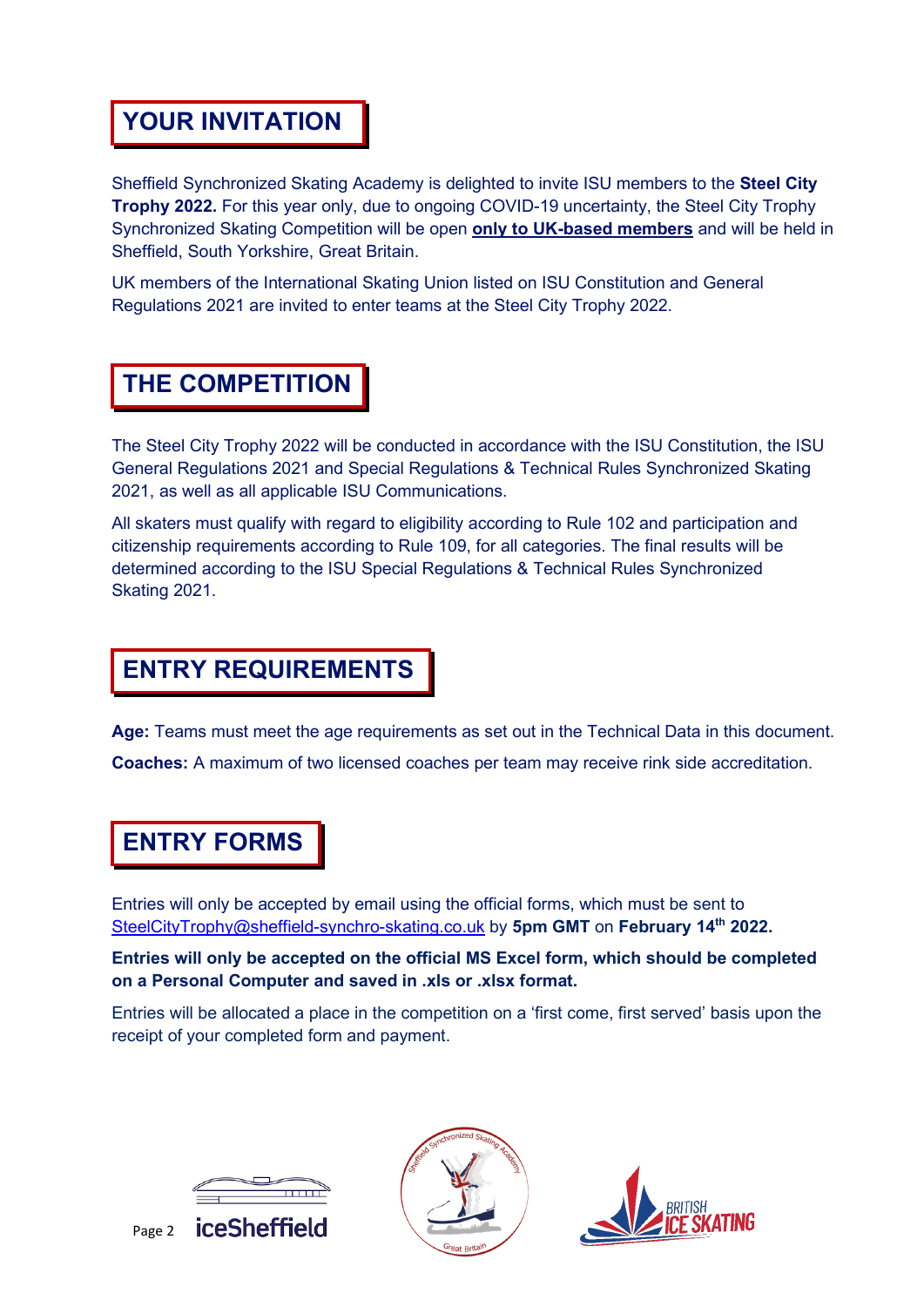#### **THE VENUE**

**iceSheffield Ice Arena** Coleridge Road Sheffield S9 5DA South Yorkshire Great Britain

Tel: 0044 1142 223 3900

iceSheffield has a seating capacity of 1,500 for the competition, with teams competing on an Olympic-sized ice pad of 60m x 30m. Spectator tickets will be available to purchase online prior to the event and seating will be unallocated. Skaters will gain free entry to the Arena during the competition.





## **TRAVEL**

- Car On and off-site car parking.
- Coach parking nearby.
- Rail nearest station Sheffield Meadowhall (main station Sheffield City Centre).
- Supertram nearest stop Sheffield Arena.
- Air nearest airports are East Midlands, Doncaster Robin Hood or Manchester.

#### **COMMUNICATION**

| Official website: | www.sheffield-synchro-skating.co.uk/SteelCityTrophy  |
|-------------------|------------------------------------------------------|
| Facebook page:    | Steel City Trophy (look for our 2022 Facebook event) |
| Twitter:          | @SteelCityTrophy                                     |
| Instagram:        | @Sheffield Synchro GB                                |

#### **Please use hashtag #SteelCityTrophy and tag us in your competition related posts!**

The Steel City Trophy supports the worldwide One Team Movement – for more information visit [https://oneteammvmt.com.](https://oneteammvmt.com/)





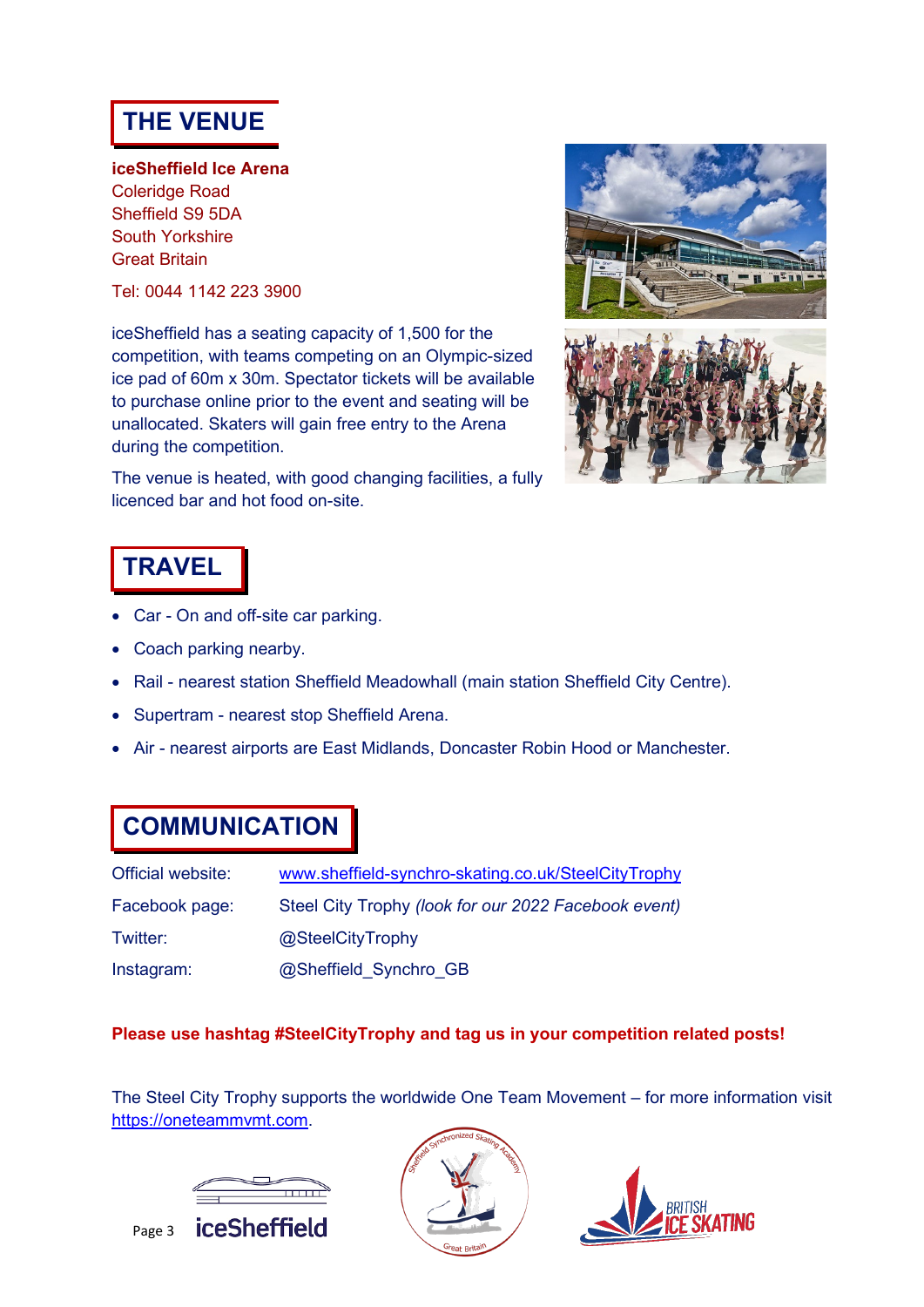### **CATEGORIES**

The Steel City Trophy will include the following categories:

| <b>SENIOR</b>          | Short Programme & Free Skating Programme |
|------------------------|------------------------------------------|
| <b>JUNIOR</b>          | Short Programme & Free Skating Programme |
| <b>SENIOR B</b>        | <b>Free Skating Programme</b>            |
| <b>JUNIOR B</b>        | <b>Free Skating Programme</b>            |
| <b>ADVANCED NOVICE</b> | <b>Free Skating Programme</b>            |
| <b>BASIC NOVICE</b>    | <b>Free Skating Programme</b>            |
| <b>MIXED AGE</b>       | <b>Free Skating Programme</b>            |
| <b>ADULT</b>           | <b>Free Skating Programme</b>            |
| <b>INTERMEDIATE</b>    | <b>Free Skating Programme</b>            |
| <b>JUVENILE</b>        | <b>Free Skating Programme</b>            |
| <b>PRE-JUVENILE</b>    | <b>Free Skating Programme</b>            |
| <b>BEGINNER</b>        | <b>Free Skating Programme</b>            |
| <b>INCLUSIVE</b>       | <b>Free Skating Programme</b>            |

The composition of Teams is determined by ISU Rules from SPECIAL REGULATIONS & TECHNICAL RULES SYNCHRONIZED SKATING 2021.

No team may compete in more than one category.

No team may comprise of more than 50% skaters who are competing in another team. I.e. teams may have up to 50% crossovers – see ISU regulations for further clarification.

Only skaters whose names are listed on the registration forms will be allowed to skate. Before an Alternate may be substituted into a team, written agreement must be received from the Organiser or Referee.

UK teams must adhere to the BIS Requirements as set out in the British Ice Skating 2021/22 Synchro Criteria.





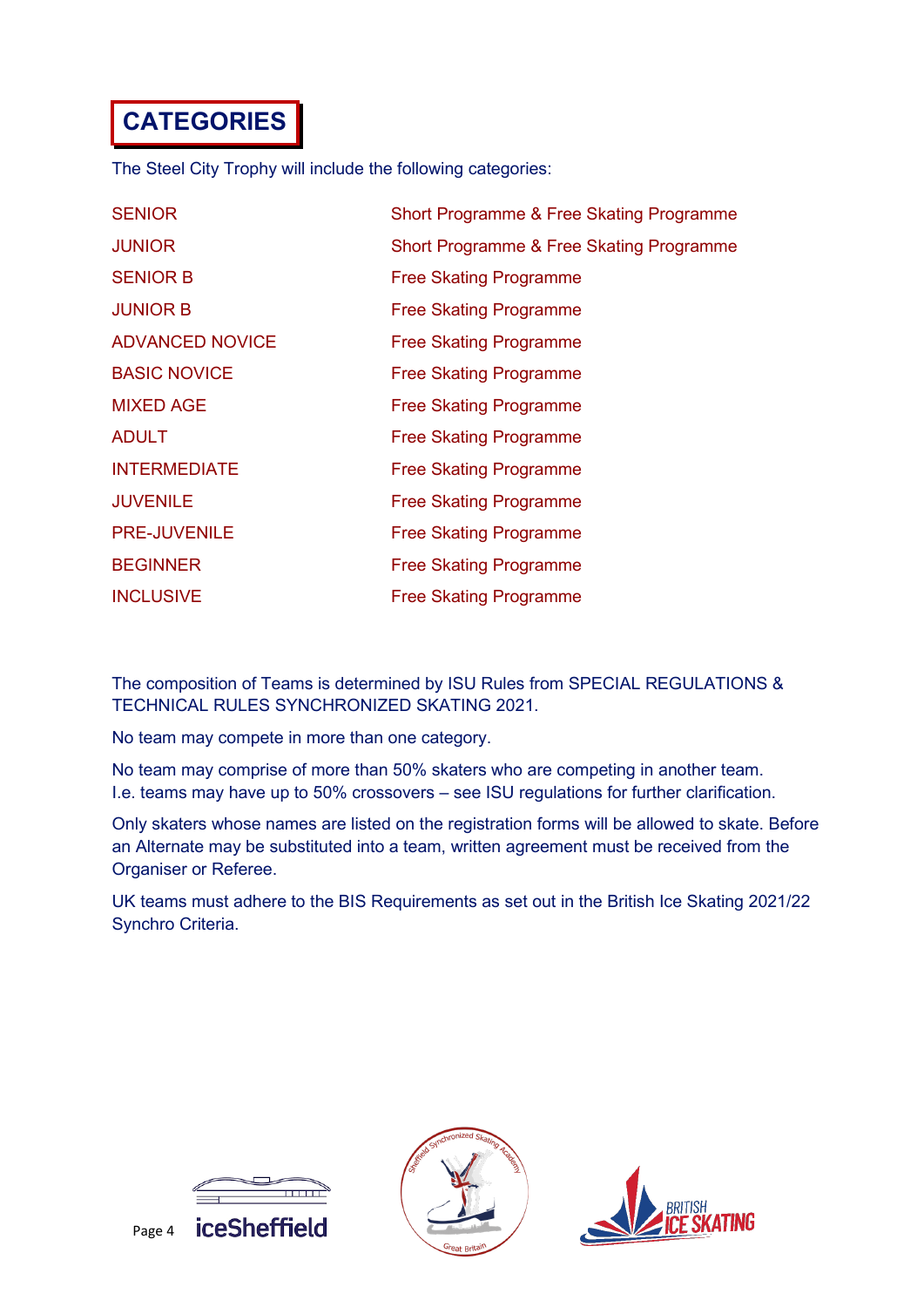#### **ENTRY DATES**

Entries of Teams, nominated Judges, Team Leaders and Team Managers may only be made by the respective members on the enclosed Official Forms and must reach the Organising Committee by **5pm on February 14th 2022.**

**Please note: all entry forms must be completed and emailed in MS Excel format. PDF or handwritten copies will not be accepted. Entries will not be deemed as accepted until the full Excel form has been received. Note: additional practice ice requirements must be submitted by 5pm on 10th February – this is before the official closing date. See page 6 for more details.**

#### **ENTRY FORMS**

Team entries must be made using the Official Forms only, and emailed to [SteelCityTrophy@sheffield-synchro-skating.co.uk](mailto:SteelCityTrophy@sheffield-synchro-skating.co.uk) by the closing date above, along with a high resolution team photograph and a short biography of each team for inclusion in the event programme – together with your **music file(s) in MP3 format**.

**If you have not received an acknowledgement of entry within 5 working days, please re-send the forms or contact the Organiser.**

#### **ENTRY FEES**

All entry fees are shown in GBP and do not include charges for additional practice ice.

| Senior and Junior Teams (2 programmes): | £500 |
|-----------------------------------------|------|
| Other teams (1 programme)               | £450 |
| Inclusive Teams (1 programme)           | £100 |

All fees must be paid by the closing date above, by Direct Bank Transfer to the bank account as detailed on the official entry form.

*Commissions and any bank transaction fees will be at the cost of the Entrant and should be paid directly to the bank. Surcharges may apply at the event where this is not covered.*

If a team withdraws after the closing date, the entry fee will not be refunded.

**Please be aware that if this event is cancelled due to COVID-19 (or any other national emergency beyond our control) we will endeavour to offer a partial refund of entry fees. The amount of the refund will depend on the level of expenditure incurred before the event takes place and which the club is still contractually obliged to pay. Thank you for your understanding in this matter.**

Sheffield Synchronized Skating Academy reserves the right to accept late entries, and to limit the number of participating teams.

In the event of any queries please contact: [SteelCityTrophy@sheffield-synchro-skating.co.uk.](mailto:SteelCityTrophy@sheffield-synchro-skating.co.uk)





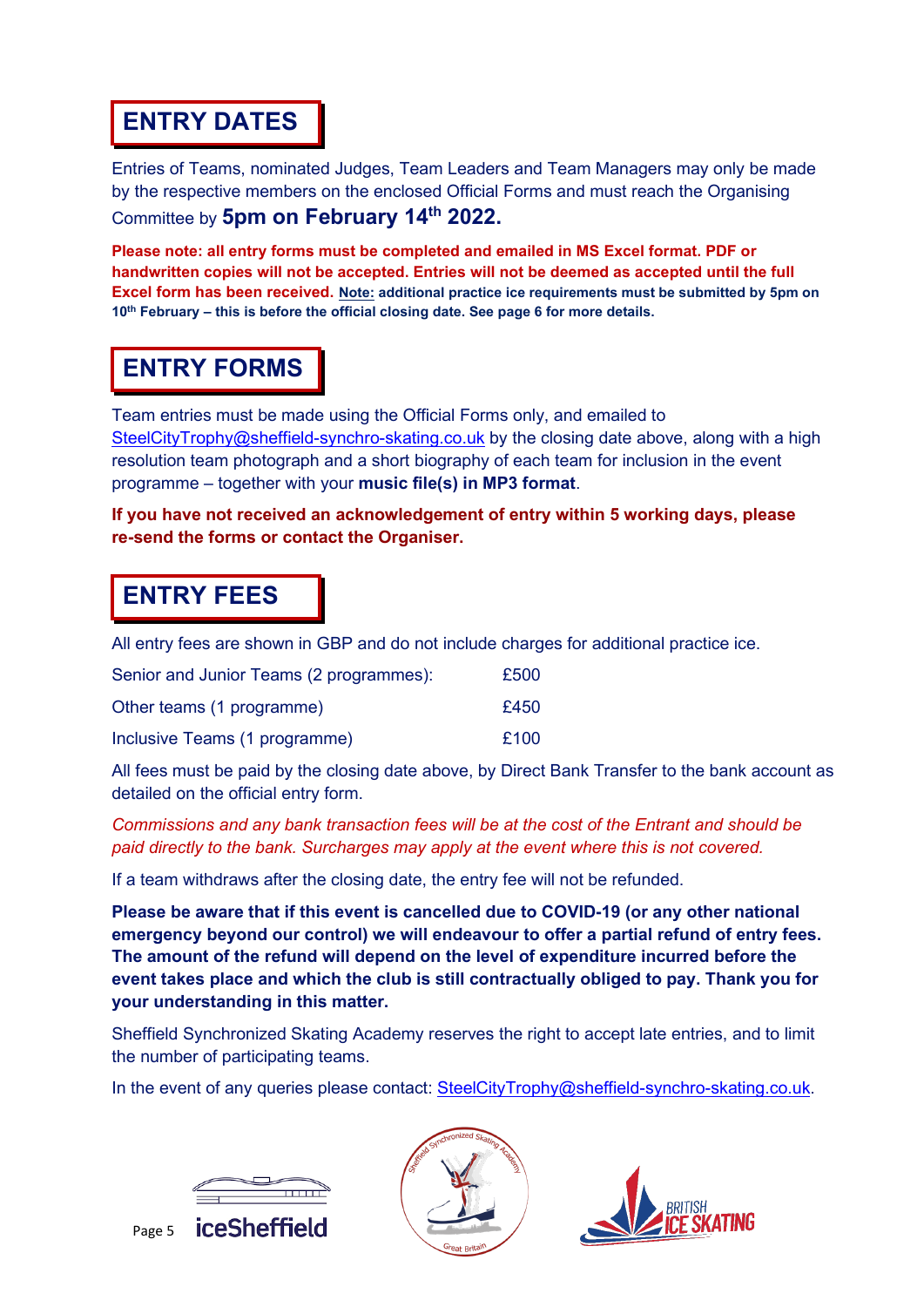#### **OFFICIAL PRACTICE**

Official practices will commence at 09:30am on the morning of Friday March  $4<sup>th</sup>$  2022 (subject to change).

There will be a 12-minute Official Practice for the Junior B, Junior, Senior B and Senior Free Skating Programmes. Advanced Novice and Junior and Senior Short Programmes will be allocated a 10-minute Official Practice, with programmes in all other categories allocated 8 minutes each.

Practice times will be notified a few days before the competition commences.



### **UNOFFICIAL PRACTICE**

Additional practice ice will be available on Friday March 4<sup>th</sup> before the start of the competition and official practices above. Practice ice will be available in 15-minute blocks at a cost of £75 per 15-minute block.

The Organising Committee will review applications for unofficial Practice Ice received by the week after the closing date and will allocate times on a first come, first served basis.

**Important: Applications for unofficial practice ice MUST be made on Extra Practice**  Form 6 on the official entry form and received by 5pm on 10<sup>th</sup> February in order to be **considered. We will be unable to allocate unofficial practice ice after this date.**

#### **SPECTATORS**

Spectators are very welcome at the Steel City Trophy and seated tickets for our 1,500-seat arena will be available to book securely online. Full details including the booking link will be sent out in due course; seating will be unallocated this year and skaters are welcome to sit with their spectators free of charge.





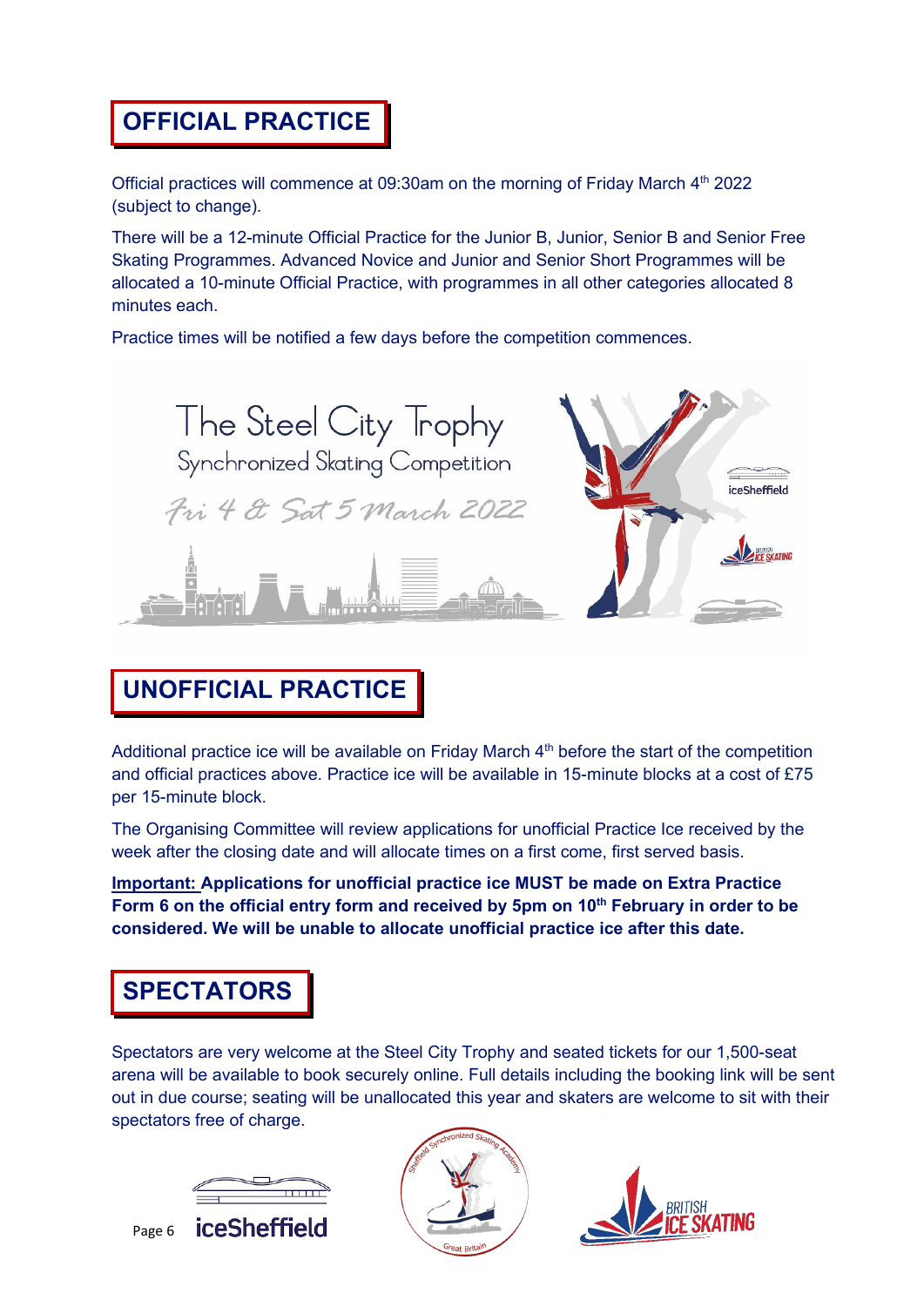#### **TECHNICAL DATA**

For information on Factors please refer to ISU Communications.

The results will be determined according to the ISU Rules, and ISU regulations will be applied for team composition where published in Special Regulations and Technical Rules Synchronized Skating 2021.

All ISU Categories are as per ISU Communications 2238 and 2247.

UK teams must adhere to the BIS Field Moves Requirements as set out in the BIS 2019 Synchro Criteria.

#### **CATEGORIES**

All ISU Categories are as per ISU Communications 2238 and 2247.

| <b>Category</b>                  | <b>Programme</b><br><b>Time</b>                                                | <b>Number of</b><br><b>Skaters</b> | Age on<br>$1st$ July 2021                                                     | <b>Programme</b><br><b>Composition</b> | <b>Special</b><br><b>Notes</b>                                                                                                                                                  |
|----------------------------------|--------------------------------------------------------------------------------|------------------------------------|-------------------------------------------------------------------------------|----------------------------------------|---------------------------------------------------------------------------------------------------------------------------------------------------------------------------------|
| <b>Senior</b>                    | Short: 2 Mins 50<br><b>Secs Max</b><br>Free: 4 Mins $(+/-)$<br>$10$ secs)      | 16 (+4 Alts)                       | Must have reached<br>15 years                                                 | Per ISU                                | <b>Communication No:</b><br>2236<br>Vaults are permitted in the<br>short programme as per the<br><b>ISU Q&amp;A published</b><br>November 2019.                                 |
| <b>Junior</b>                    | Short: 2 Mins 50<br><b>Secs Max</b><br>Free: 3 Mins 30<br>Secs $(+/- 10$ secs) | $16 (+4$ Alts)                     | Must have reached<br>13 years but not 19<br>years                             | Per ISU                                | <b>Communication No:</b><br>2236<br>Vaults are permitted in the<br>short programme as per the<br><b>ISU Q&amp;A published</b><br>November 2019.                                 |
| <b>Advanced</b><br><b>Novice</b> | Free: $3$ Mins $(+/-)$<br>$10$ secs)                                           | $16 (+4$ Alts)                     | Must have reached<br>10 years but not 15<br>years                             | Per ISU                                | <b>Communication No:</b><br>2238                                                                                                                                                |
| <b>Mixed Age</b>                 | Free: $3$ Mins $(+/-)$<br>$10$ secs)                                           | $12-16$ (+4<br>Alts)               | No age restrictions<br>apply                                                  | Per ISU                                | <b>Communication No:</b><br>2236<br>Vaults are permitted as<br>per ISU guidelines.                                                                                              |
| <b>Adult</b>                     | Free: $3$ Mins $(+/-)$<br>$10$ secs)                                           | $8-16$ (+4<br>Alts)                | Must have reached<br>18 years but 50% of<br>the team must be<br>over 25 years | Per ISU                                | Programme requirements<br>can be found within the<br><b>Adult ISU International</b><br>technical requirements<br>published 25 <sup>th</sup> October<br>2019 on the ISU website. |





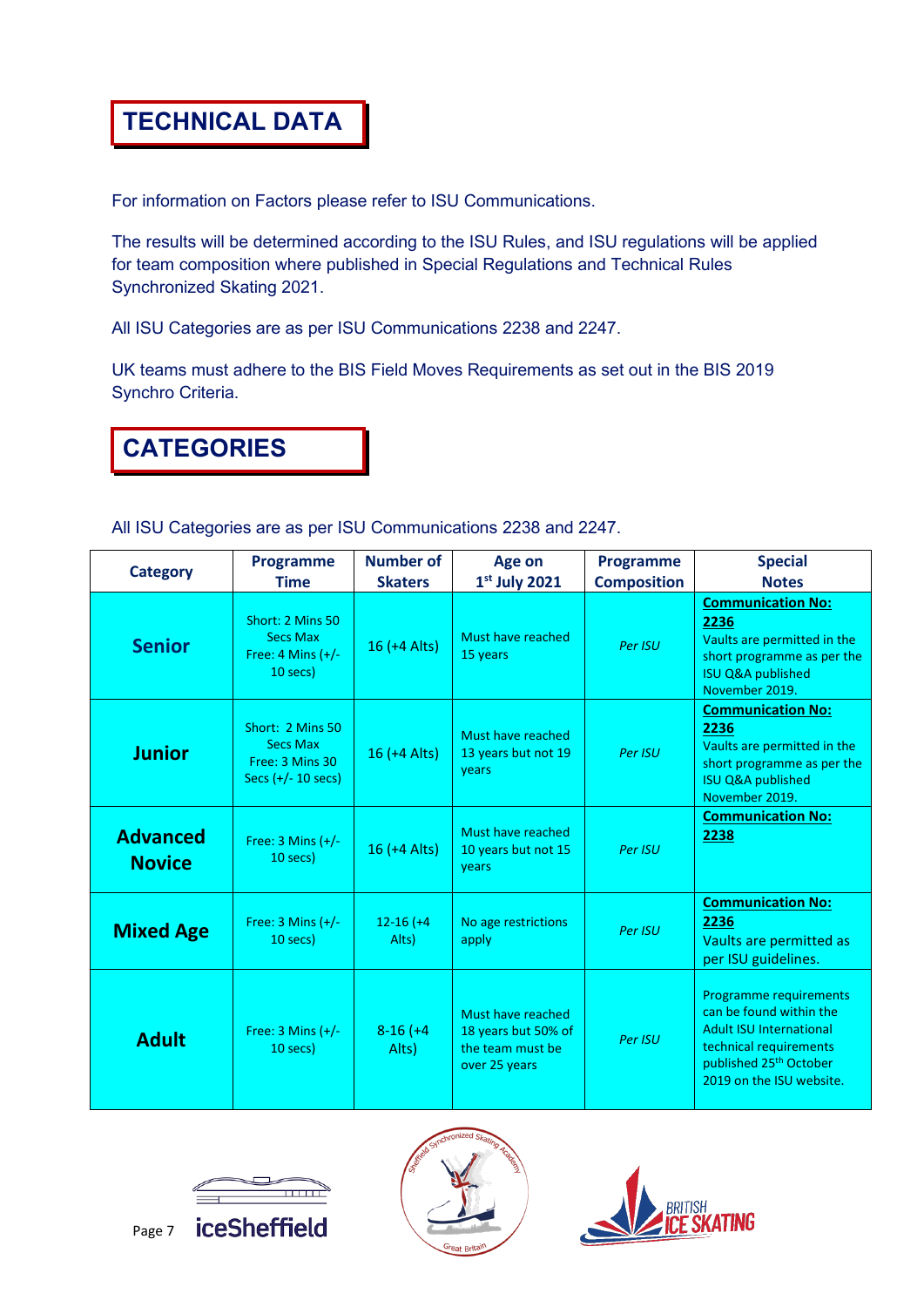| <b>Category</b>      | Programme<br><b>Time</b>                | <b>Number of</b><br><b>Skaters</b> | Age on<br>$1st$ July 2021                                | Programme<br><b>Composition</b> | <b>Special</b><br><b>Notes</b>                                                                                       |
|----------------------|-----------------------------------------|------------------------------------|----------------------------------------------------------|---------------------------------|----------------------------------------------------------------------------------------------------------------------|
| <b>Senior B*</b>     | Free: $4$ Mins $(+/-)$<br>10 secs)      | $12 - 16 (+4)$<br>Alts)            | <b>Must have reached</b><br>15 years                     | <b>Per ISU</b>                  | <b>Communication No:</b><br>2236                                                                                     |
| Junior B*            | Free: 3 Mins 30<br>Secs $(+/- 10$ secs) | $12-16$ $(+4)$<br>Alts)            | Must have reached<br>13 years but not 19<br>years        | <b>Per ISU</b>                  | <b>Communication No:</b><br>2236                                                                                     |
| <b>Basic Novice*</b> | Free: $3$ Mins $(+/-$<br>10 secs)       | $10-16$ (+4<br>Alts)               | <b>Must have reached</b><br>10 years but not 15<br>vears | <b>Per ISU</b>                  | <b>Communication No:</b><br>2238                                                                                     |
| <b>Beginner</b>      | Free: $3$ Mins $(+/-)$<br>$10$ secs)    | $9-16$ (+4 Alts)                   | No age restrictions<br>apply                             | <b>Basic Novice</b>             | <b>Communication No:</b><br>2238<br><b>Elements will be capped</b><br>at level 1.                                    |
| Pre-Juvenile*        | Free: $3$ Mins $(+/-)$<br>10 secs)      | $9-16$ (+4 Alts)                   | <b>Must not have</b><br>reached 11 years                 | <b>Basic Novice</b>             | <b>Communication No:</b><br>2238                                                                                     |
| Juvenile*            | Free: $3$ Mins $(+/-)$<br>$10$ secs)    | $9-16$ (+4 Alts)                   | <b>Must not have</b><br>reached 13 years                 | <b>Basic Novice</b>             | <b>Communication No:</b><br>2238                                                                                     |
| <b>Intermediate</b>  | Free: $3$ Mins $(+/-)$<br>10 secs)      | $9-16$ (+4 Alts)                   | <b>Must have reached</b><br>10 years but not 21<br>years | <b>Basic Novice</b>             | <b>Communication No:</b><br>2238                                                                                     |
| <b>Inclusive</b>     | Free: 3 Mins 30<br>Secs $(+/- 10$ secs) | 8-16 (+4 Alts)                     | No age restrictions<br>apply                             | C, L, I, AB & AW                | Inclusive teams can be<br>comprised of up to 50% non-<br>inclusive skaters in order to<br>meet minimum requirements. |

\* The 75/25 Rule will apply to these categories. Of the number of skaters ACTUALLY performing the programme the following is permitted outside of the age rule: 9 skaters = 2  $\overline{\phantom{a}}$  skaters, 10-13 skaters = 3 skaters and 14-16 skaters = 4 skaters.

NB: UK teams must adhere to the BIS Requirements as set out in the British Ice Skating 2021/22 Synchro Criteria.





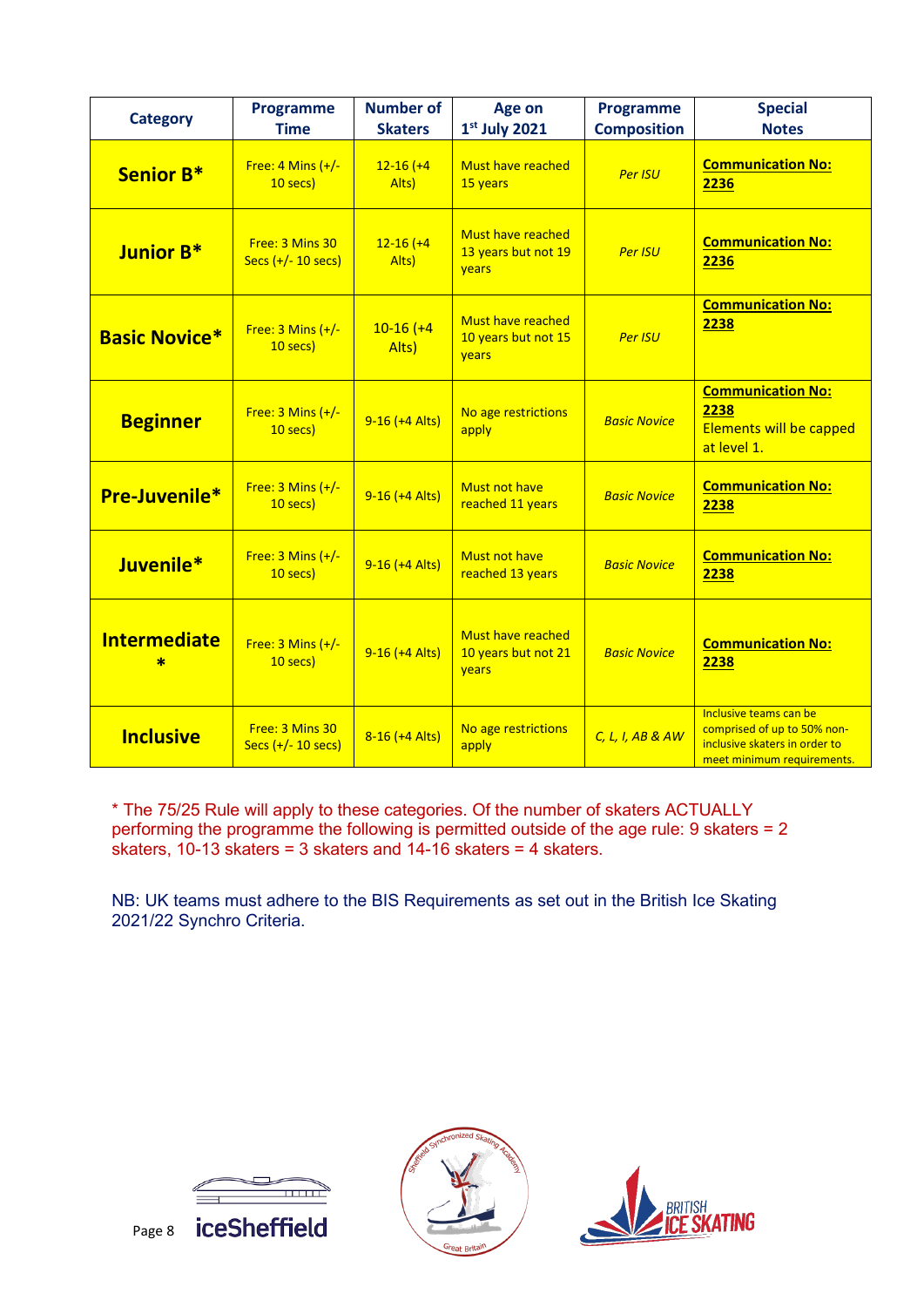#### **COACHES SEMINARS**

BIS licensed coaches wishing to enter skaters into IJS events must have attended the discipline specific IJS seminar at the Coaches Conference either in 2019 or attended the BIS online certification on-line seminars to receive accreditation. Any coach who has not yet attended the Coaches Conference or the BIS on-line re-certification seminars may not now be accredited any IJS seminar prior to 2019 has now expired. A Field Moves seminar must also have been completed prior to the date of the competition – this however may have been completed prior to attendance of the Coaches Conference.

If coaches named on the application form have not done so, the team will be given the opportunity to name another coach or remove the coach's name from their entry. All UK teams must hold the required entry field moves standard per team per category and be a fully paid BIS member at the closing date. See BIS Synchro Rules and Regs season 2021/22.

#### **MUSIC**

ISU Rules as released in 2021 shall apply – see MUSIC RULE 823 from Special Regulations and Technical Rules Synchronized Skating 2021. You must certify that your music has been fully cleared and authorised for public use and television in the UK.

The ISWC number and Creator ID reference numbers for each track must be provided on your entry form; you can find them here:<http://bit.ly/ISWCSearch>

You must also provide the PPL (ISCR) reference number for each track – you can check using this website: [http://bit.ly/PPLSearchUK.](http://bit.ly/PPLSearchUK)

*Note: if the track does not have these reference numbers, you must obtain permission from the rights holders to use their track on a broadcast. They may want you to pay for this or they may offer permission free of charge.*

Disclaimer – The Steel City Trophy organising committee, nor the Sheffield Synchronized Skating Academy or its members will be held responsible for your music not being cleared for use online – if your music does not comply, you understand that it may be blocked via the live stream or afterwards.

Music **must** be submitted in MP3 format and emailed to [SteelCityTrophy@sheffield-synchro](mailto:SteelCityTrophy@sheffield-synchro-skating.co.uk)[skating.co.uk](mailto:SteelCityTrophy@sheffield-synchro-skating.co.uk) - ideally with the entry form, but by February  $20<sup>th</sup>$  2022 at the latest.

Music files should be named with the team name and category entered. Backup music files should be brought to the competition on a USB stick with named tag attached and handed in at registration.







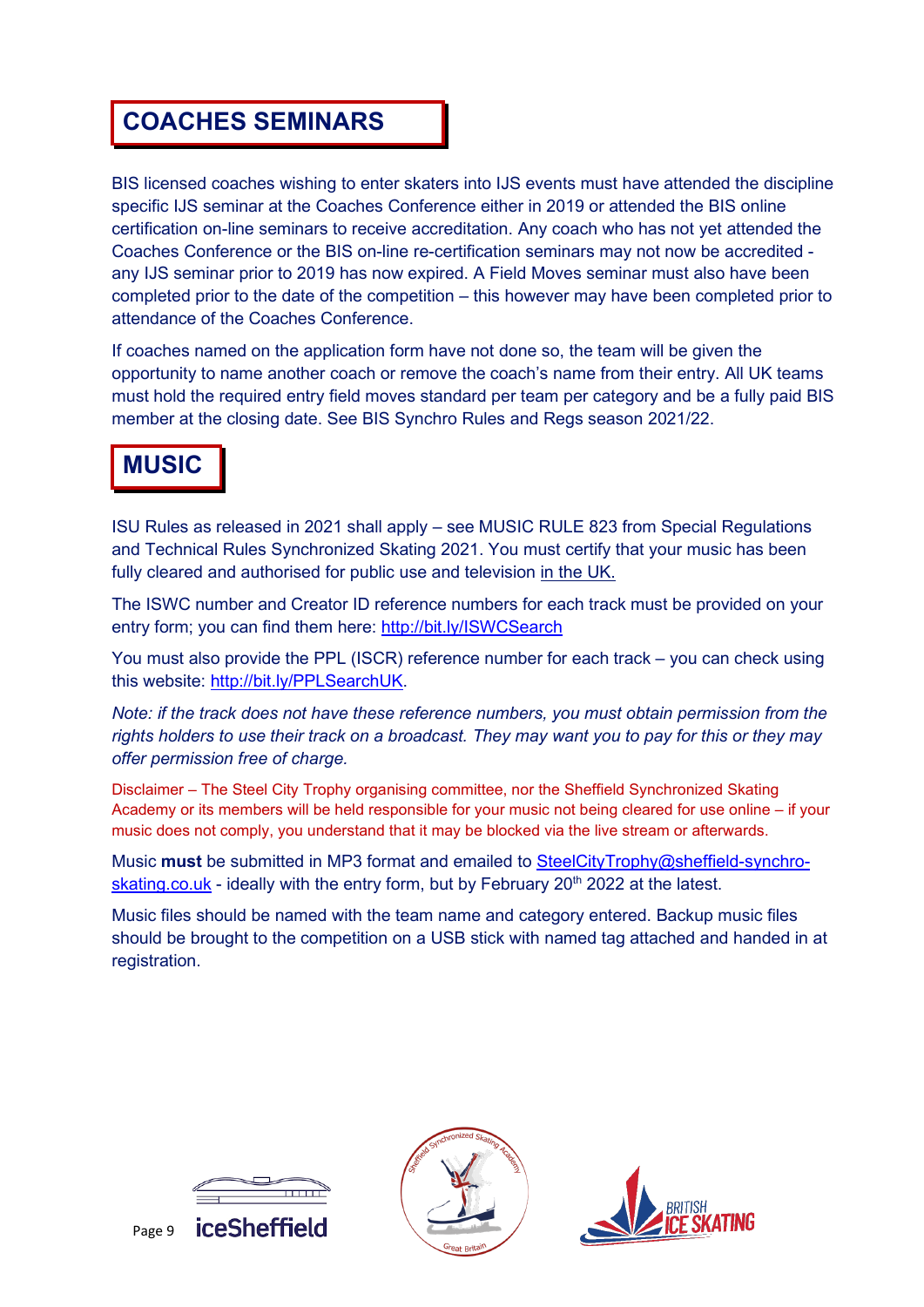#### **PROGRAMME CONTENT**

Your entry form should include Planned Programme Content covering Short and Free Programmes. Planned Programme Content Sheets should be signed by a Coach or Team Representative. However, programme content may be changed at the time of the Competition.

#### **JUDGES AND OFFICIALS**

The Steel City Trophy will be judged under the IJS system.

The Panel of Judges for each competition will consist of:

#### **1 Referee Minimum 5 Judges**

#### **1 Technical Controller 2 Technical Specialists**

The **Referees** will be invited by the Organising Committee and chosen from the current ISU list of Referees and Judges for ISU International synchronized skating events.

The **Technical Controllers** will be invited by the Organising Committee and chosen from the current ISU list of Referees and Judges for ISU International synchronized skating events.

The **Technical Specialists** will be invited by the Organising Committee and chosen from the current ISU list of Technical Specialists for ISU International synchronized skating events.

The **Data/Replay Operators** will be invited by the Organising Committee and chosen from the current list of Data/Video Replay Operators for ISU International Synchronized Skating or BIS events.

The Organising Committee will pay travel expenses for the invited Referees, Judges, Technical Controllers (2), Technical Specialists (4), and the Data/Replay Operators only and will provide ground transportation, accommodation and meals throughout the event (from Lunch on Friday 4th March until breakfast on the morning of departure) for the invited Referees/Technical Controllers/Technical Specialists/ Data-Replay Operators and nominated Judges.

Accommodation will be reserved for all Judges and officials at the nominated official hotel.

#### **Judges / Referees / Technical Panel Meetings / Round Table Discussion**

(All timings are subject to possible change once the final timetable is released)

#### **Initial Judges Meeting – Friday 4th March @ 12:30**

#### **Round Table Meeting – Saturday 5th March @ 19:00**

All meeting times and locations will be confirmed prior to the event, at the discretion of the Referee and Technical Controller, and will take into account travel arrangements. The Organising Committee will communicate this information via email to Judges and Officials.





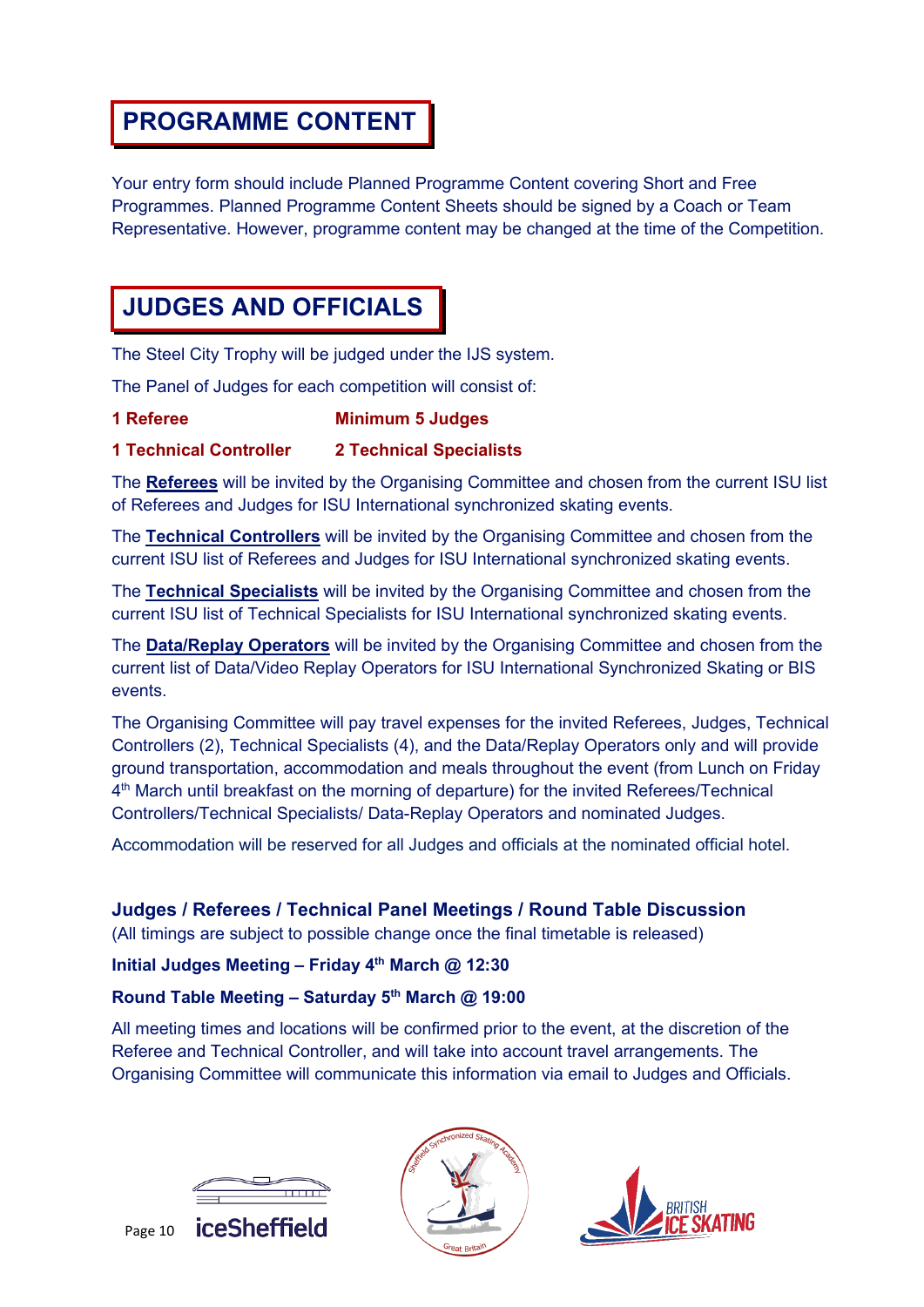#### **REGISTRATION AND ACCREDITATION**

Registration and Accreditation for Referees, Judges, Technical Controllers, Technical Specialists, Data/Replay Operators, Teams, Accredited Coaches, Team Leaders, Team Managers and Chaperones will take place **at the SSSA Desk in the iceSheffield Reception area.** This will be open from 8am on Friday March 4<sup>th</sup> 2022 and throughout the event.

A maximum of three chaperones/team manager per team will be accepted for the accreditation.

Any skater who is not a National of the Country for which they are competing must have an ISU release certificate. Teams from Great Britain will be checked by the BIS Office.

#### **OFFICIAL DRAW**

The official draw will be computer generated and will take place for all categories before the start of the competition.

The draws for the Junior and Senior Free Programmes will take place immediately following the conclusion of the final Senior Short Programme.

Team captains are invited to attend the Free Programme draw, which will take place in the Glacier Suite, IceSheffield concourse level. The Results Team will post the skate order on the results link following the draw, and post on the concourse at iceSheffield Ice Arena.

The draw will be made by the Referee(s) in accordance with ISU regulations.

#### **OPENING CEREMONY**

There will be no Opening Ceremony at the 2022 Steel City Trophy.

#### **MEDALS AND TROPHIES**

Trophies will be awarded to the teams in first, second and third place in all the categories. Gold, silver and bronze medals will also be presented to all members of teams in first, second and third places respectively.

Presentations will be carried out at the end of each day of the competition, time permitting. Up to 3 skaters per team will be invited into the ice to collect medals, meaning the remainder of the team may get changed following their final programme.

### **CLOSING CEREMONY**

There will be no Closing Ceremony at the 2022 Steel City Trophy.





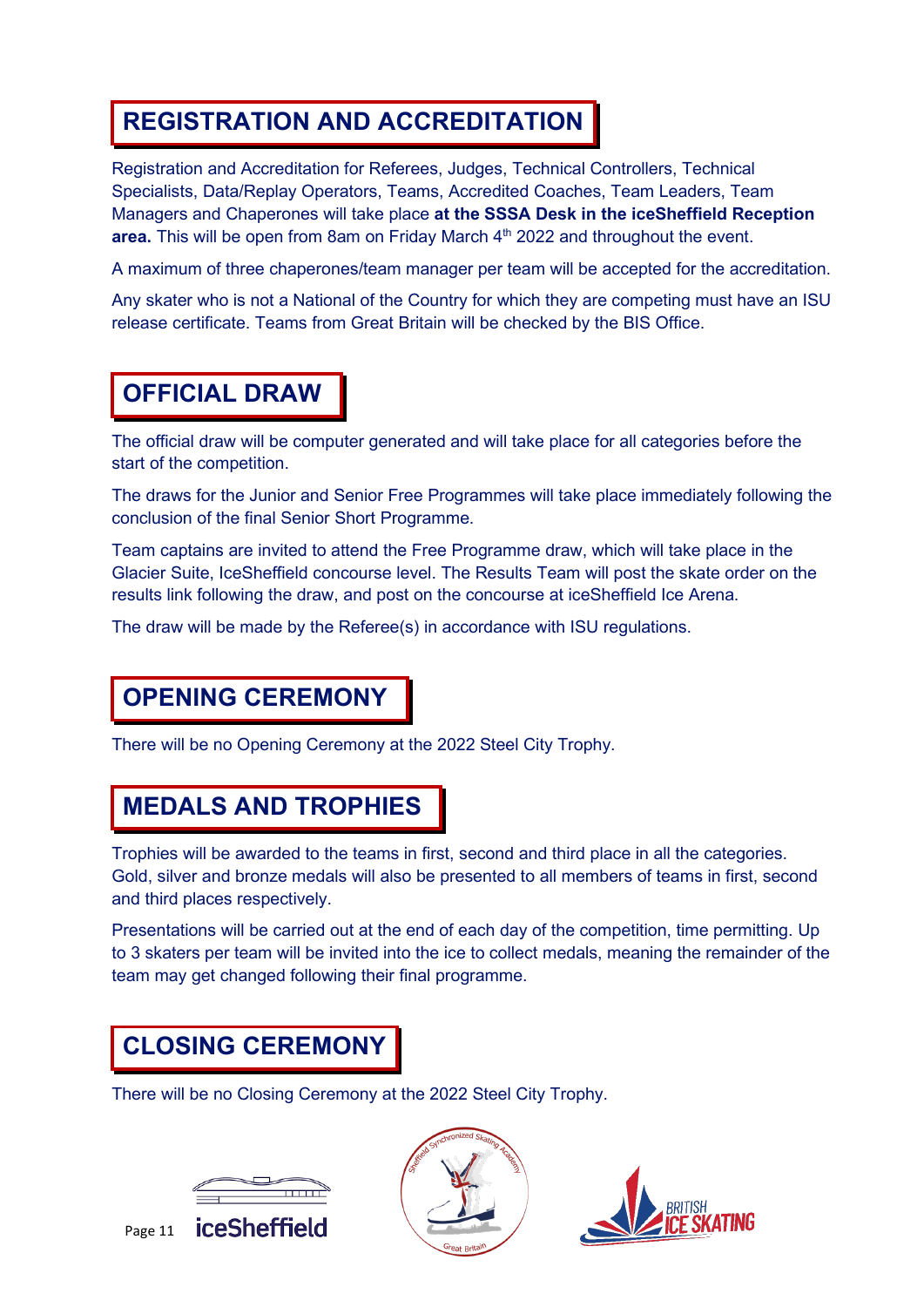#### **ORGANISATION**

The organisation of the competition is the responsibility of Sheffield Synchronized Skating Academy (SSSA) on behalf of BIS. SSSA reserves the right to take any measures, in agreement with the Referee and Technical Controller, necessary to ensure the smooth running of the event.

## **LIABILITY**

According to ISU Rules and BIS, the Sheffield Synchronized Skating Academy Organising Committee accepts no liability or responsibility with respect to bodily or personal injury or for property loss or damage incurred by Competitors or Officials in connection with the Steel City Trophy 2022 International Synchronized Skating Competition.

A medical first aid service will be on duty at the ice rink during the competition and at the Official Practices.

#### **DOPING**

Anti-doping control testing may be carried out during the competition in accordance with the valid ISU Anti-Doping Code (See ISU Rules and Regulations for 2021) and for the non-ISU events according to the regulation of UK Anti-Doping (UKAD).

#### **ACCOMMODATION**

The Steel City Trophy organisers have negotiated good hotel rates when booking through our official accommodation partner, Rooms4Groups. Please visit them at [https://rooms4groups.com](https://rooms4groups.com/) to find nearby hotels.

**Please note: there are other events being held in the local area on the same dates so early hotel reservations are highly recommended.**

#### **CATERING**

Team lunches may be pre-ordered using the appropriate form and will be served at the EIS Sheffield facility, just across the road from iceSheffield. Hot and cold food and a fully licenced bar will also be available at iceSheffield for skaters and spectators during the competition – full opening hours to be confirmed nearer to the competition date.





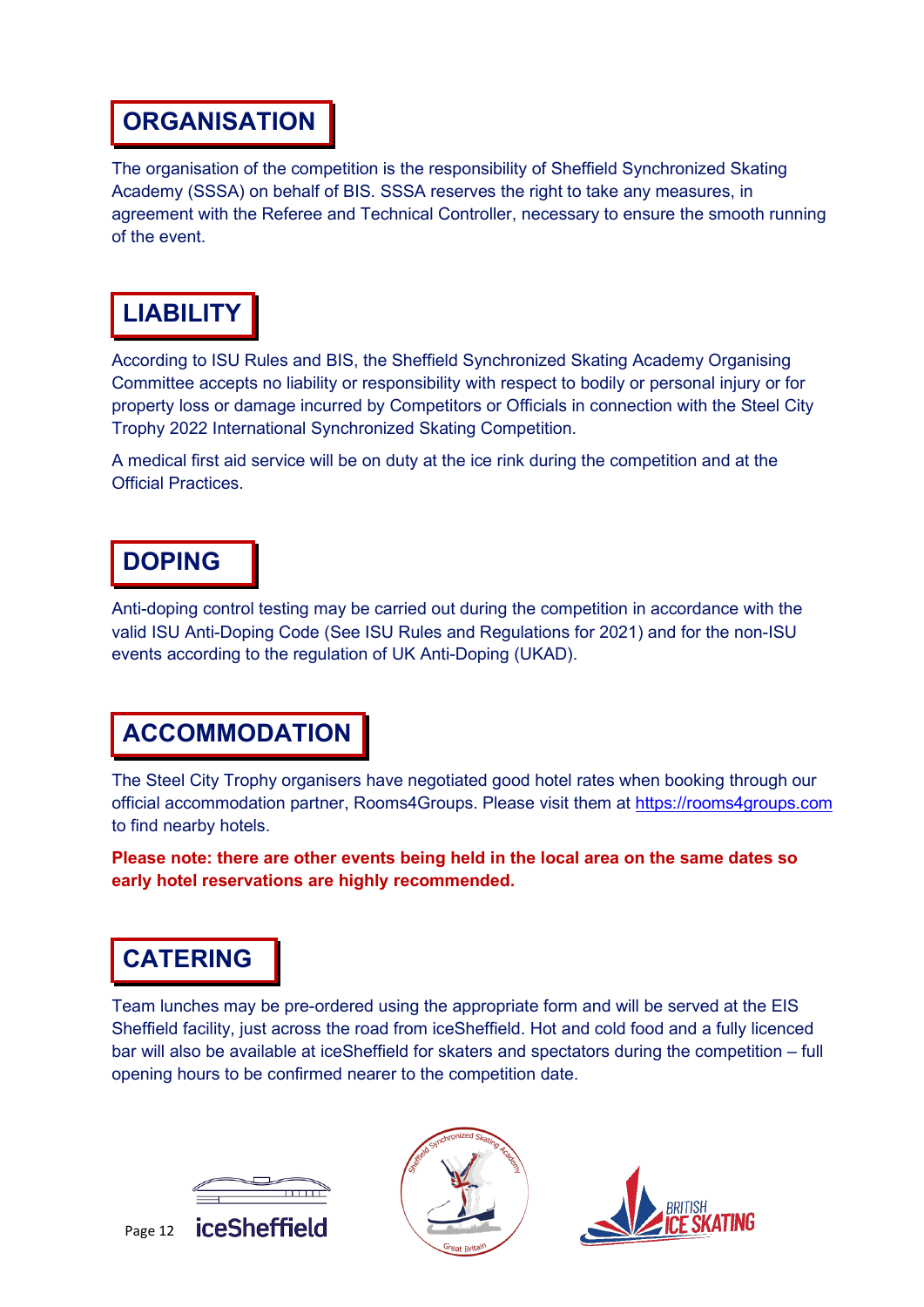#### **TEAM INFORMATION**

The entry form requests a high-resolution team photograph and short biography (max 75 words) per team to be submitted with your entry for inclusion in the event programme. If the photograph and/or bio are not submitted in time, the Steel City Trophy Organising Committee reserves the right to omit the team's details from the programme.

### **PUBLICITY WAIVER**

Members, Teams and Competitors hereby acknowledge and consent to the fact that Team Photos, Videos, Team Information and Results will be published on websites and social media platforms. In addition, sections or the whole of the Steel City Trophy 2022 competition may be filmed for showing on a worldwide basis. **Please note there will be no live stream from the 2022 Steel City Trophy.**

#### **ORGANISERS**

Steel City Trophy (SCT) Event Director: Amanda Hembrow-Jones

SCT Organising Committee – Sue Davenport

SCT Organising Committee – Louise Dakin

SCT Organising Committee – Peter Kilham

SCT Organising Committee – Kelly Dwyer

SCT Organising Committee – Sarah Harrison

Main event email address: [SteelCityTrophy@sheffield-synchro-skating.co.uk](mailto:SteelCityTrophy@sheffield-synchro-skating.co.uk)

#### **COVID-19 DECLARATION**

The Organising Committee will make every reasonable effort to ensure the Steel City Trophy 2022 is run in a safe, Covid-secure environment. It is the responsibility of all entrants, managers, coaches and their team members to consider any medical conditions before entering or competing in the Steel City Trophy.

The Steel City Trophy will be run in line with any UK Government guidance on Covid-19 which is in place at the time of the competition and applicable to indoor sporting events. This may include providing proof of a negative Covid-19 test, having temperatures taken upon entry to the venue, wearing masks over the nose and mouth, maintaining social distance and/or the regular use of hand sanitizer. We will confirm details of any restrictions before the competition.

By entering the Steel City Trophy, you agree that the Organising Committee nor the IceSheffield team, their agents, officials, volunteers or fellow competitors shall be liable in any way from any damage or injury suffered by individuals in connection with this event.